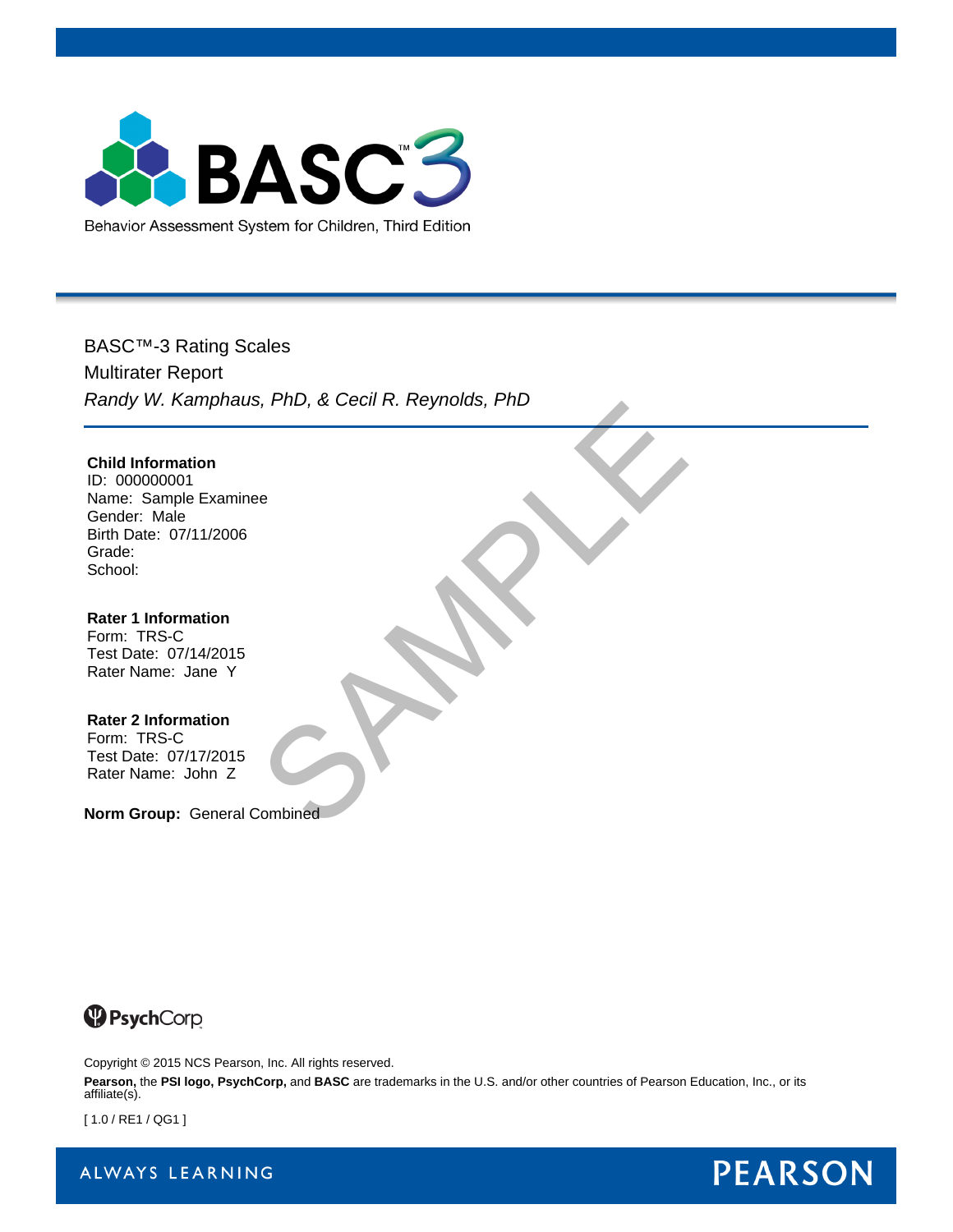

# **CLINICAL AND ADAPTIVE** *T***-SCORE PROFILE**

● = Rater 1: TRS-C, 07/14/2015, Rater: Jane Y

◆ = Rater 2: TRS-C, 07/17/2015, Rater: John Z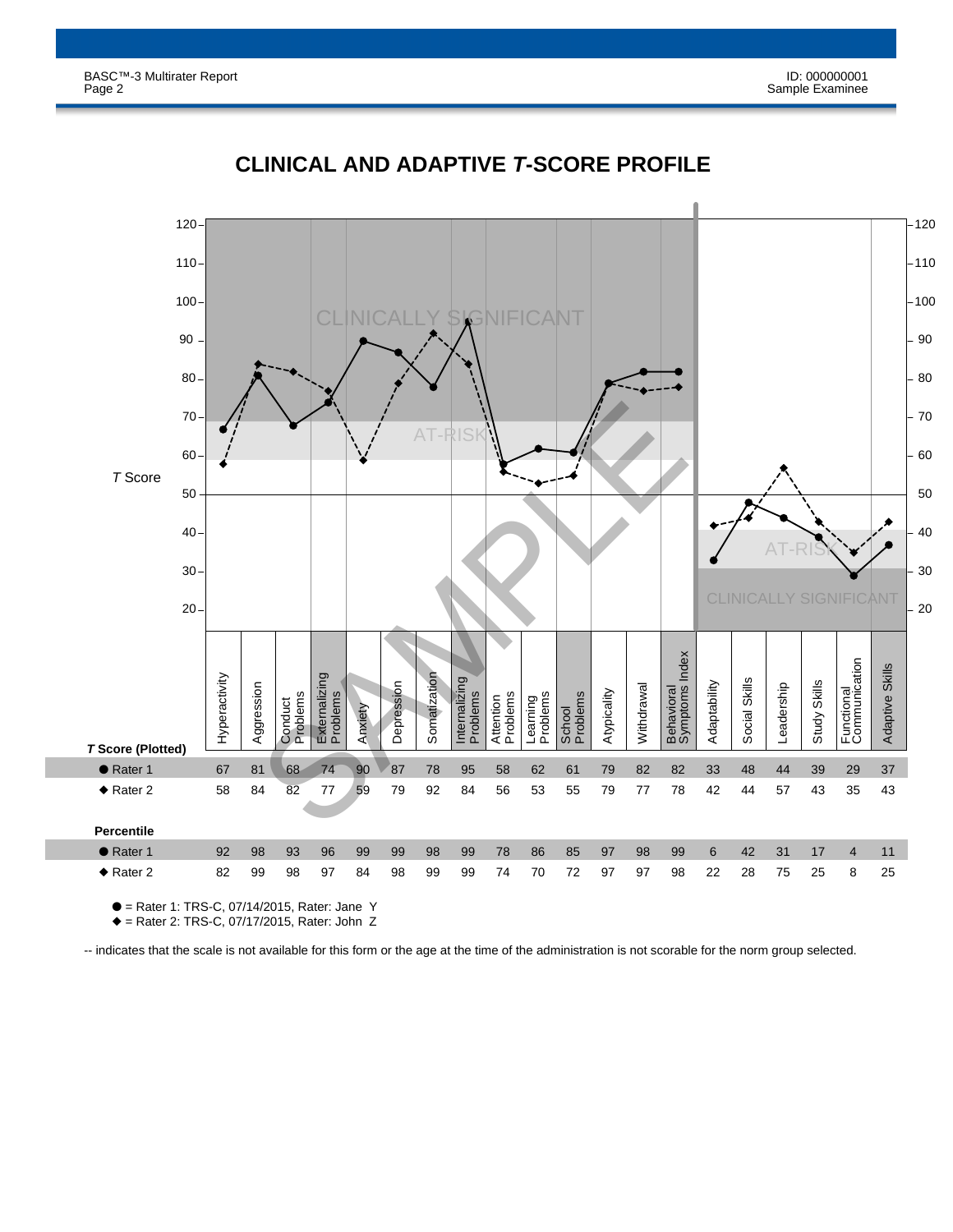

### **CONTENT SCALE AND INDEX** *T***-SCORE PROFILE**

● = Rater 1: TRS-C, 07/14/2015, Rater: Jane Y

◆ = Rater 2: TRS-C, 07/17/2015, Rater: John Z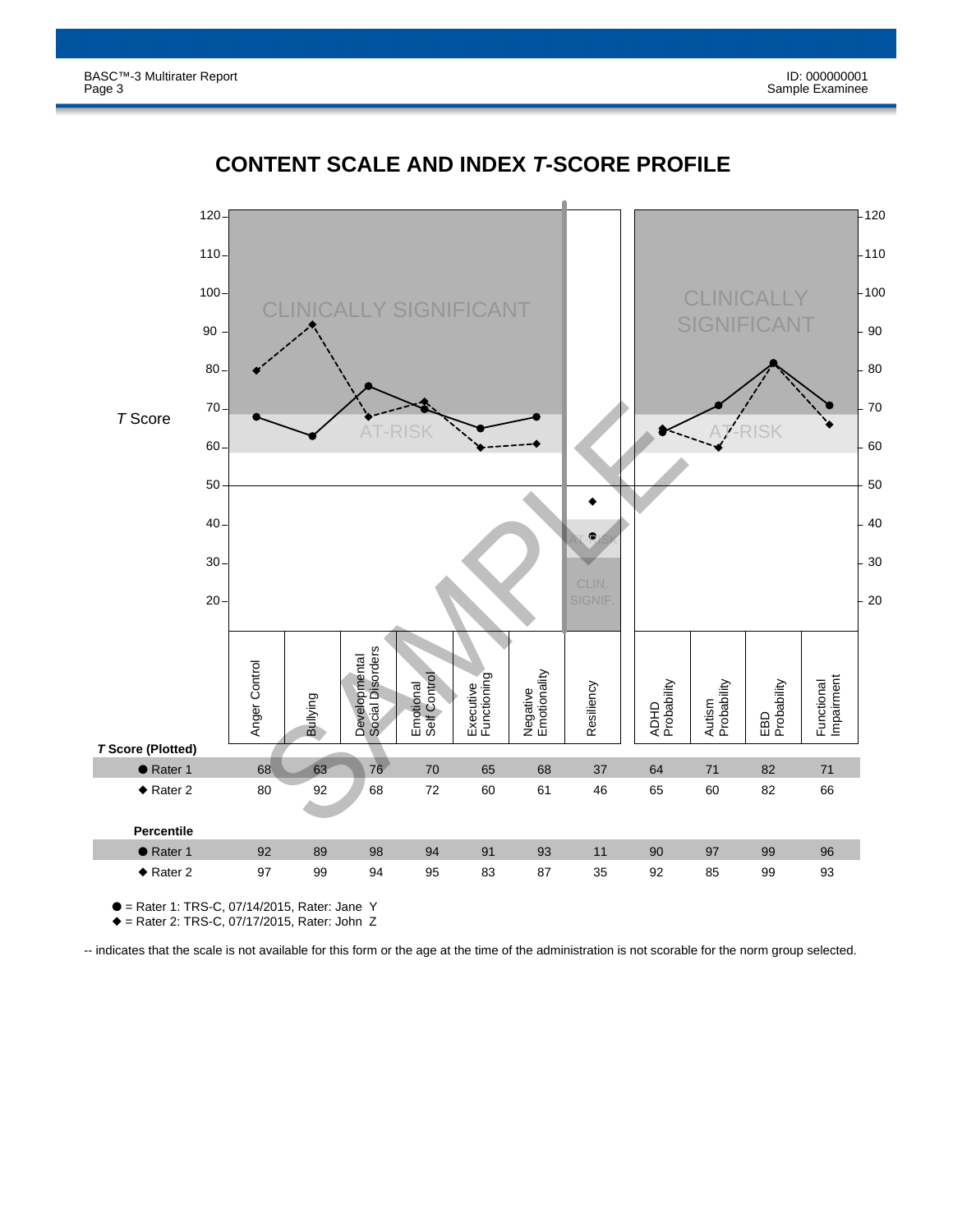# **VALIDITY INDEX SUMMARY**

|         | <b>F</b> Index         | <b>Response</b><br><b>Pattern</b> | <b>Consistency</b>     |
|---------|------------------------|-----------------------------------|------------------------|
| Rater 1 | Acceptable             | Acceptable                        | <b>Extreme Caution</b> |
| Jane Y  | Raw Score: 1           | Raw Score: 107                    | Raw Score: 25          |
| Rater 2 | <b>Extreme Caution</b> | Acceptable                        | <b>Extreme Caution</b> |
| John Z  | Raw Score: 6           | Raw Score: 115                    | Raw Score: 25          |

SPAMPLE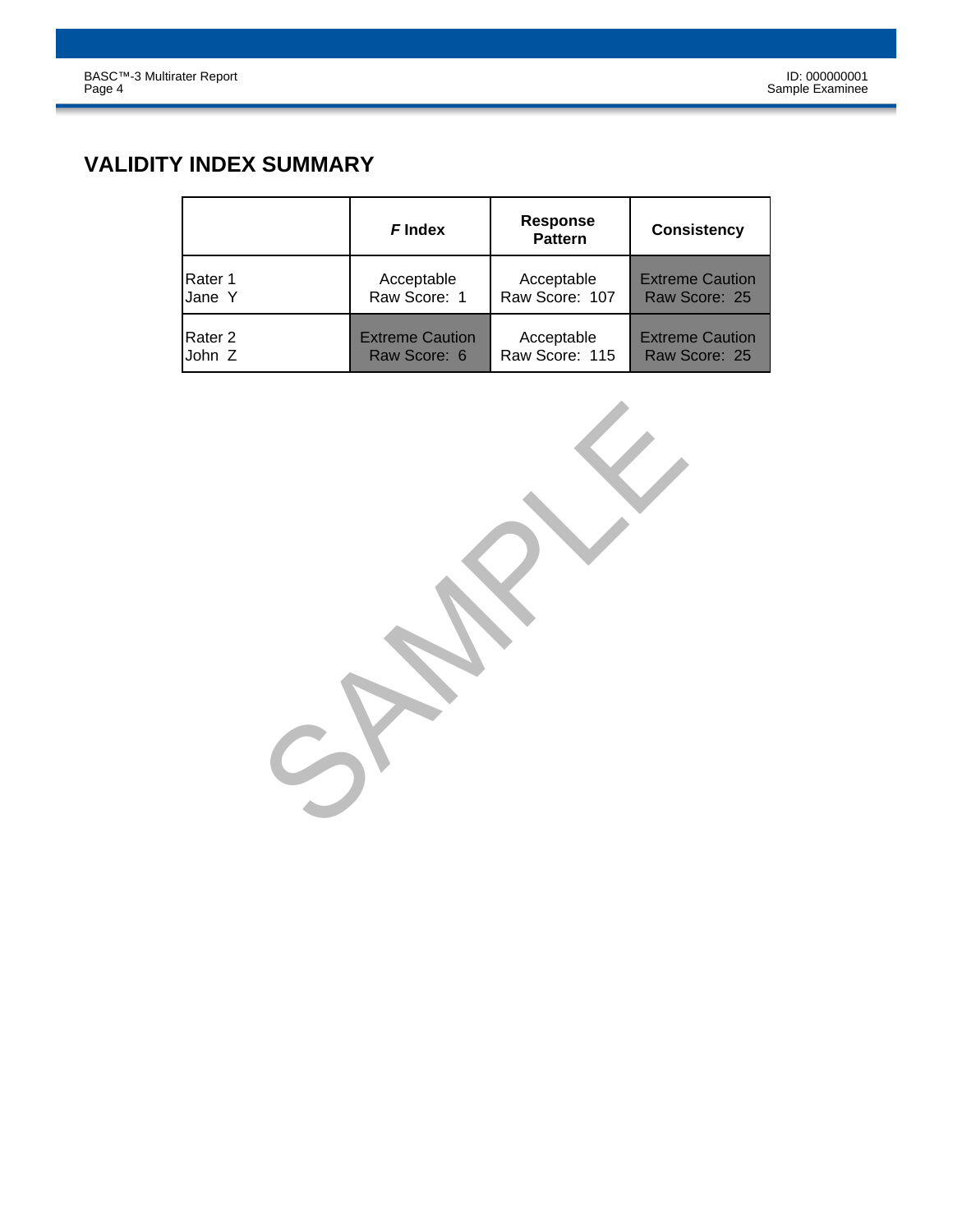#### **MULTIRATER REPORT** *T* **SCORE SUMMARY: General Combined**

|                                                                                                                                 | Rater 1<br>Jane Y | Rater <sub>2</sub><br>John Z |
|---------------------------------------------------------------------------------------------------------------------------------|-------------------|------------------------------|
| <b>Composites</b>                                                                                                               |                   |                              |
| <b>Externalizing Problems</b>                                                                                                   | 74                | 77                           |
| <b>Internalizing Problems</b>                                                                                                   | 95                | 84                           |
| <b>Behavioral Symptoms</b><br>Index                                                                                             | 82                | 78                           |
| <b>School Problems</b>                                                                                                          | 61                | 55                           |
| <b>Adaptive Skills</b>                                                                                                          | 37                | 43                           |
| <b>Scales</b>                                                                                                                   |                   |                              |
| Hyperactivity                                                                                                                   | 67                | 58                           |
| Aggression                                                                                                                      | 81                | 84                           |
| <b>Conduct Problems</b>                                                                                                         | 68                | 82                           |
| Anxiety                                                                                                                         | 90                | 59                           |
| Depression                                                                                                                      | 87                | 79                           |
| Somatization                                                                                                                    | 78                | 92                           |
| <b>Attention Problems</b>                                                                                                       | 58                | 56                           |
| Learning Problems                                                                                                               | 62                | 53                           |
| <b>Atypicality</b>                                                                                                              | 79                | 79                           |
| Withdrawal                                                                                                                      | 82                | 77                           |
| Adaptability                                                                                                                    | 33                | 42                           |
| <b>Social Skills</b>                                                                                                            | 48                | 44                           |
| Leadership                                                                                                                      | 44                | 57                           |
| <b>Study Skills</b>                                                                                                             | 39                | 43                           |
| <b>Functional Communication</b>                                                                                                 | 29                | 35                           |
| etween the corresponding scale scores for each rater. Differen<br>shown in shaded cells; due to the number of comparisons being |                   |                              |

Comparisons are made between the corresponding scale scores for each rater. Differences statistically significant at p < .05 are shown in shaded cells; due to the number of comparisons being made, some significant differences may be attributable to chance.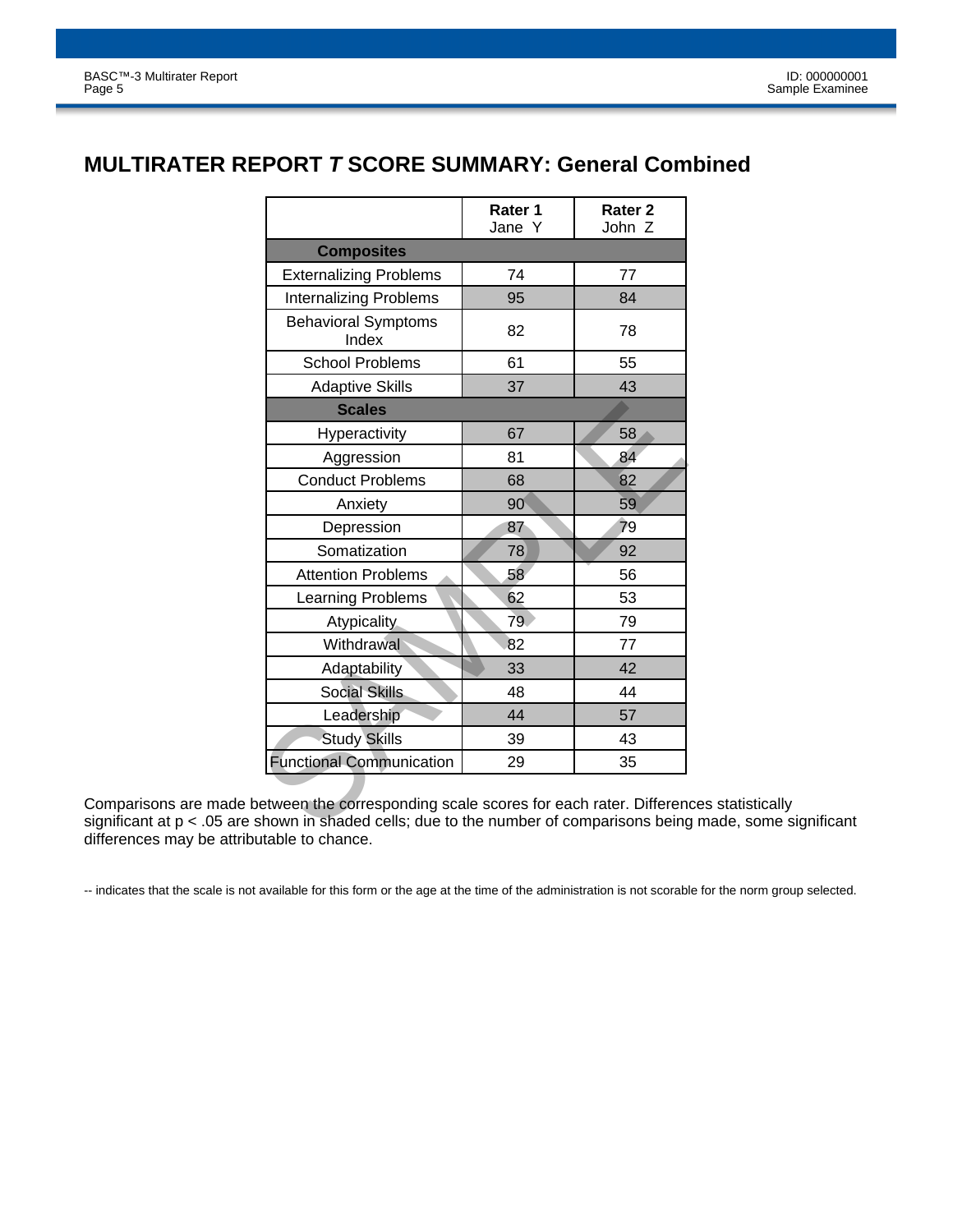### **MULTIRATER REPORT** *T* **SCORE SUMMARY (CONTENT SCALES): General Combined**

|                                                                                     |                                                 | Rater 1<br>Jane Y | Rater <sub>2</sub><br>John Z |  |  |
|-------------------------------------------------------------------------------------|-------------------------------------------------|-------------------|------------------------------|--|--|
|                                                                                     | <b>Content Scales</b>                           |                   |                              |  |  |
|                                                                                     | <b>Anger Control</b>                            | 68                | 80                           |  |  |
|                                                                                     | <b>Bullying</b>                                 | 63                | 92                           |  |  |
|                                                                                     | <b>Developmental Social</b><br><b>Disorders</b> | 76                | 68                           |  |  |
|                                                                                     | <b>Emotional Self-Control</b>                   | 70                | 72                           |  |  |
|                                                                                     | <b>Executive Functioning</b>                    | 65                | 60                           |  |  |
|                                                                                     | <b>Negative Emotionality</b>                    | 68                | 61                           |  |  |
|                                                                                     | Resiliency                                      | 37                | 46                           |  |  |
| available for this form or the age at the time of the administration is not scorabl |                                                 |                   |                              |  |  |
|                                                                                     |                                                 |                   |                              |  |  |

Comparisons are made between the corresponding scale scores for each rater. Differences statistically significant at p < .05 are shown in shaded cells; due to the number of comparisons being made, some significant differences may be attributable to chance.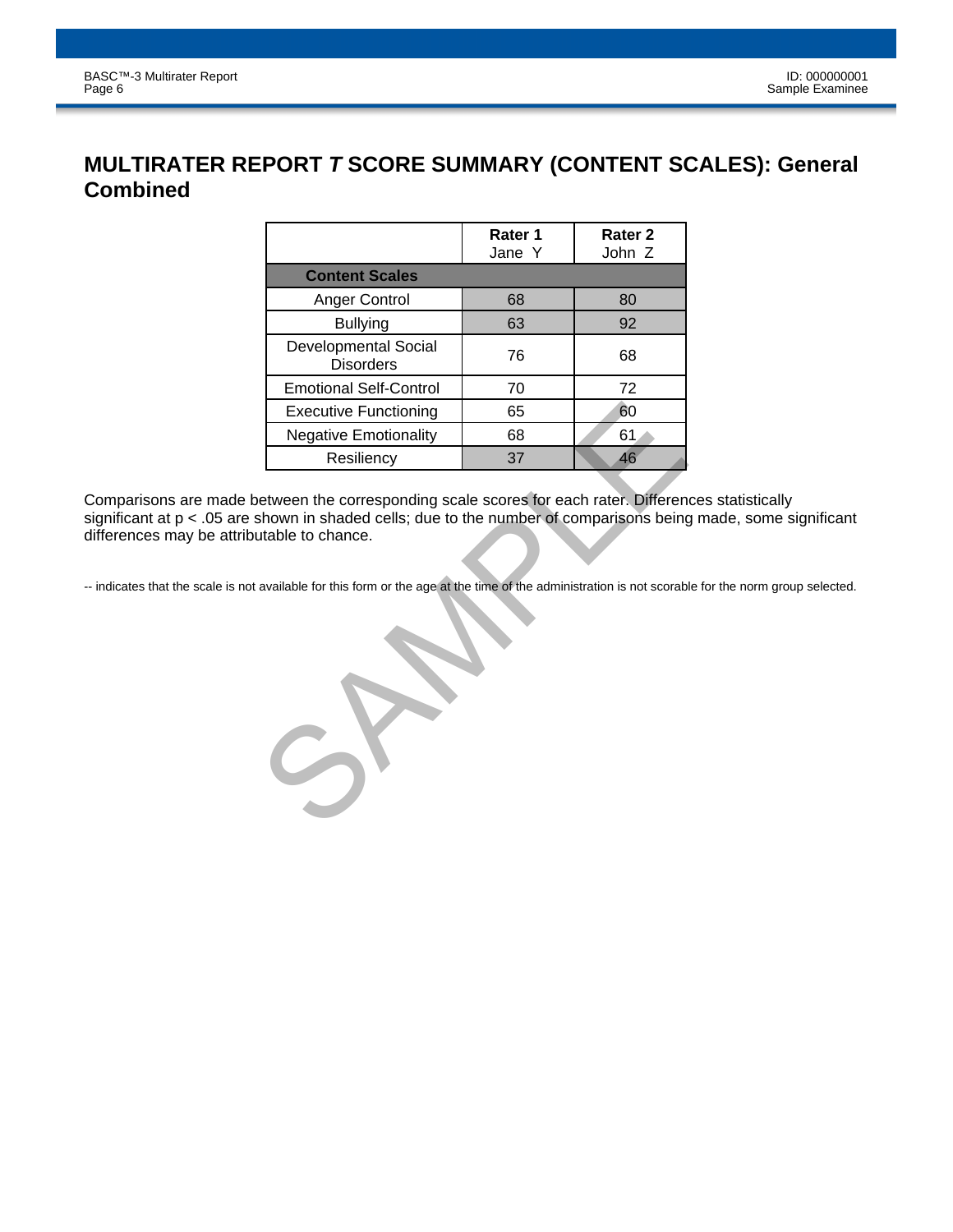# **SIMILARITY COEFFICIENT**

The Coefficient of Profile Similarity is based on scale scores and indicates the pattern similarity of scores obtained on each rating scale for each set of raters being compared. Values close to 1.0 indicate a strong, positive relationship between sets of raters' scores. Values approximating -1.0 suggest a strong, negative relationship between the score sets. Values near 0 show little similarity between the sets of scores.

| <b>Similarity Coefficient</b> | <b>Comparisons</b>    |
|-------------------------------|-----------------------|
|                               | Rater 1) Jane Y with: |
| 0.19                          | Rater 2) John Z       |
|                               | Rater 2) John Z with: |
| 0.19                          | Rater 1) Jane Y       |
|                               |                       |
|                               |                       |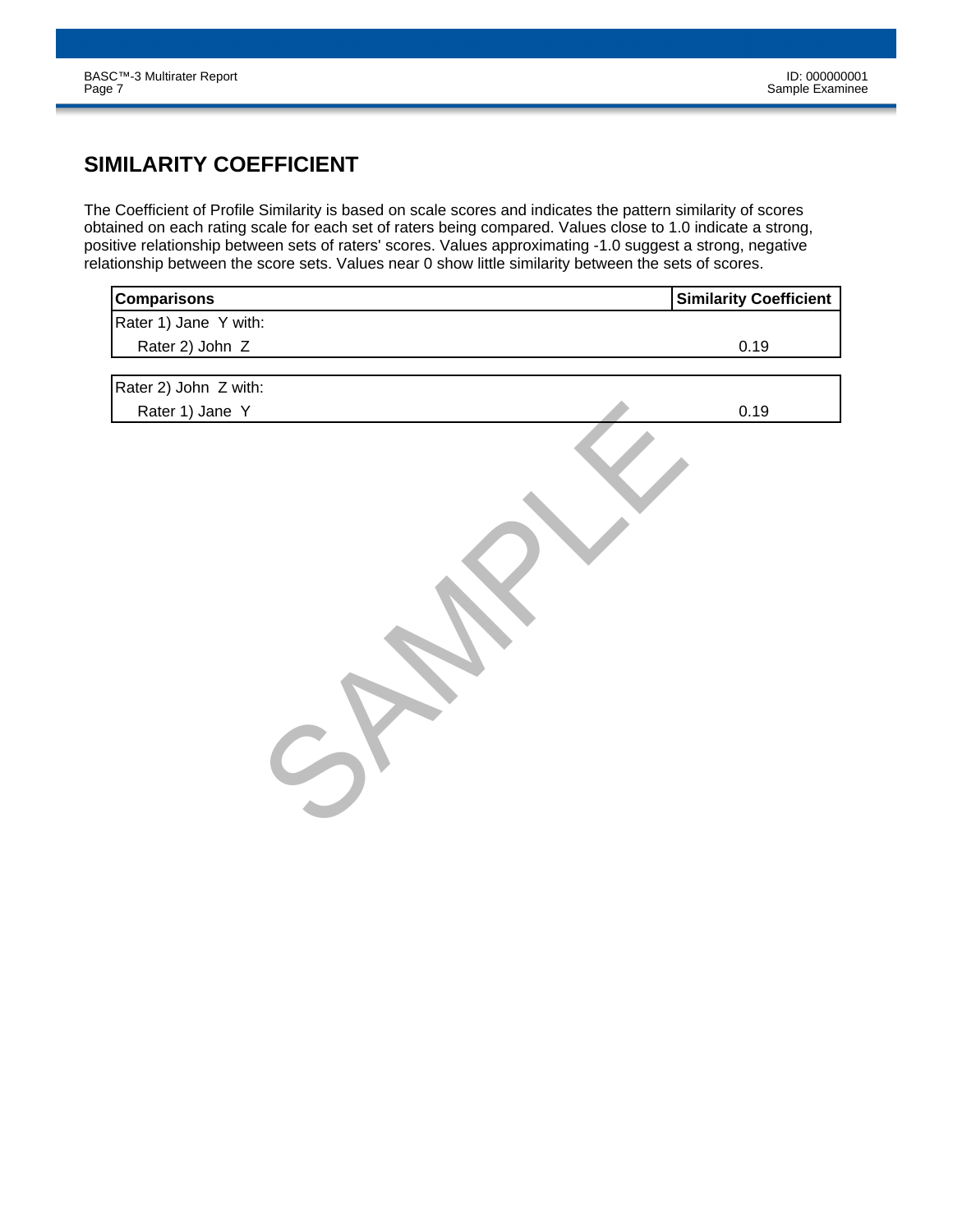# **SIMILARITY COEFFICIENT (CONTENT SCALES)**

The Coefficient of Profile Similarity (Content Scales) is based on content scale scores (excluding clinical indexes) and indicates the pattern similarity of scores obtained on each rating scale for each set of raters being compared. Values close to 1.0 indicate a strong, positive relationship between sets of raters' scores. Values approximating -1.0 suggest a strong, negative relationship between the score sets. Values near 0 show little similarity between the sets of scores.

| Comparisons           | <b>Similarity Coefficient</b> |
|-----------------------|-------------------------------|
| Rater 1) Jane Y with: |                               |
| Rater 2) John Z       | 0.03                          |
|                       |                               |
| Rater 2) John Z with: |                               |
| Rater 1) Jane Y       | 0.03                          |
|                       |                               |